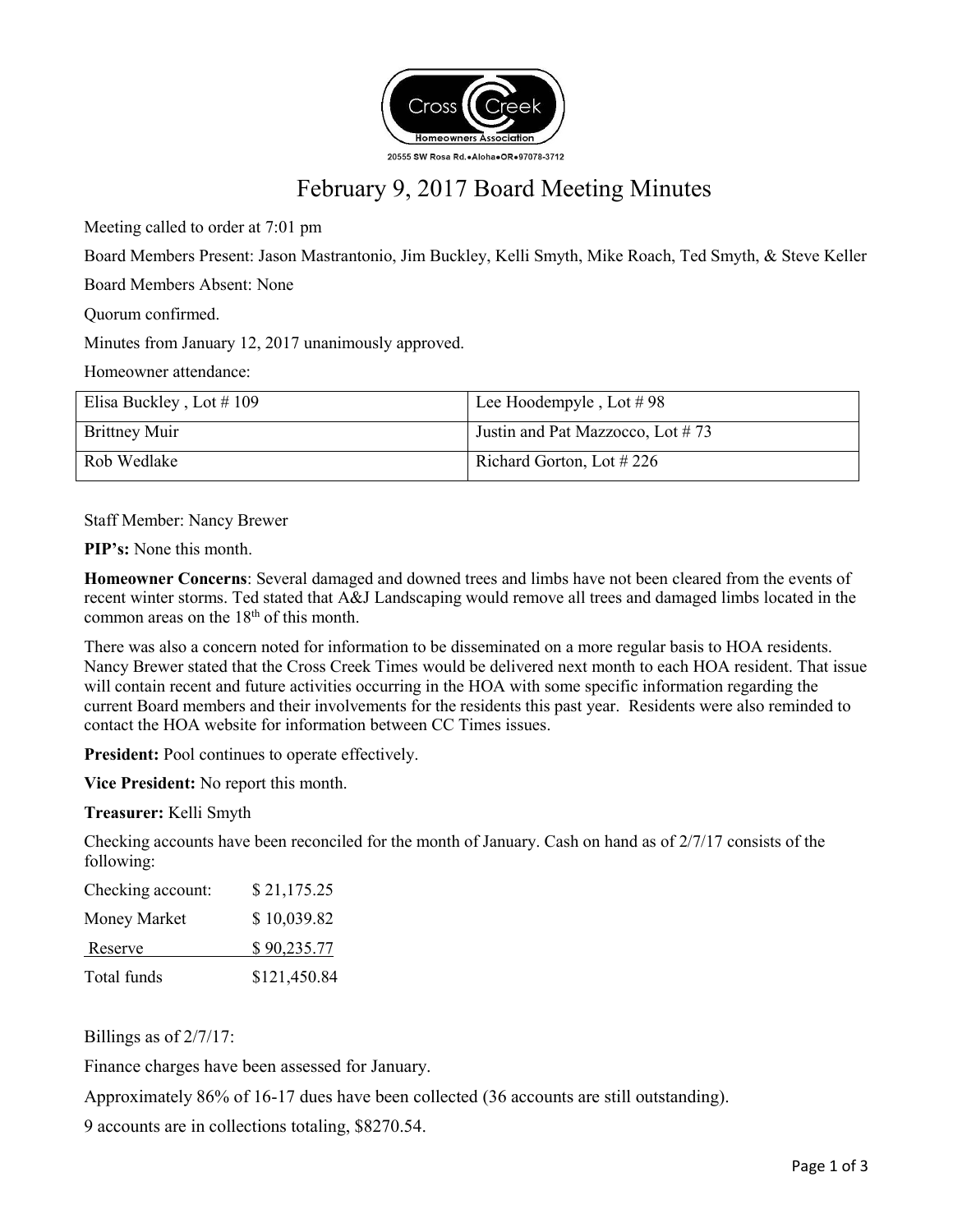

4 accounts have partial balances.

100% of 16-17 RV Lot rentals have been collected.

Miscellaneous:

2015 taxes have been prepared, signed and paid by the HOA.

2016 Employee and vendor tax forms have been prepared and mailed accordingly.

Debit card purchases totaled, \$222.58 (postage, Microsoft Office, office supplies).

**Rec. Center/RV Lot:** Mike Roach.

Two rentals were processed in January. There are no rentals for February at the present time.

The RV lot is full with five on the waiting list.

## **Property Standards: Vacant**

The Board discussed a Property Standards Violation Protocol proposal. This proposal would standardized how violations are processed and records are kept. The protocol would set exact timelines for violations to be recorded and amount of time to inform the homeowner of the violation. The documentation needed for the violation can be done electronically and/or kept on a hard copy journal.

After discussion of the proposal and further suggestions, Kelli motioned for the proposal to be accepted as a whole. Jim seconded the motion and the Board voted unanimously to accept the proposal. This information will be passed to the new Property Standards chair at the next Board meeting in March.

The Board received a nomination for the vacant Property Standards position from Nancy Brewer. Mr. Robert Gorton, a long time resident of the HOA, volunteered to fill the vacancy. After interviewing the candidate, Jim motioned seconded by Ted for the Board to vote on accepting Mr. Gorton to fill the remainder of the Property Standards term. The remainder of this term is approximately two years. The Board voted unanimously to accept Mr. Gorton as the new Property Standards chair.

### **Maintenance:** Ted Smyth.

Repair and replacement of the exterior of the Rec. Center continues to progress. Due to the amount of Dry Rot and the need for electrical and plumbing work not originally covered in the bid, Ted requested an amount not to exceed \$10,000 for "out of scope" work and for sub-contractor involvement. Mike motioned and Jim seconded and the Board voted unanimously to accept this request.

Ted also mentioned that costs for new windows and doors had not been authorized as part of the exterior renovation. He requested that the Board authorize an amount not to exceed \$8,000 for the purchase of these items. Ted motioned and Jim seconded and the Board voted unanimously to accept this amount.

In other maintenance business, Ted requested \$2,600 for damaged tree and limb removal by A&J Landscaping. After discussing the situation, Ted motioned seconded by Mike to accept the costs for this service. The Board voted unanimously to accept this request.

**Old Business:** Nancy requested that each Board member write a short article for the upcoming Cross Creek Times describing their duties in their positions on the Board. Each member agreed and the next issue of the CC Times will be hand delivered to each HOA residents' household in early March.

### **New Business:** None

### **Mike motioned to adjourn, seconded by Kelli. Unanimously passed. Meeting adjourned at 9:09 pm.**